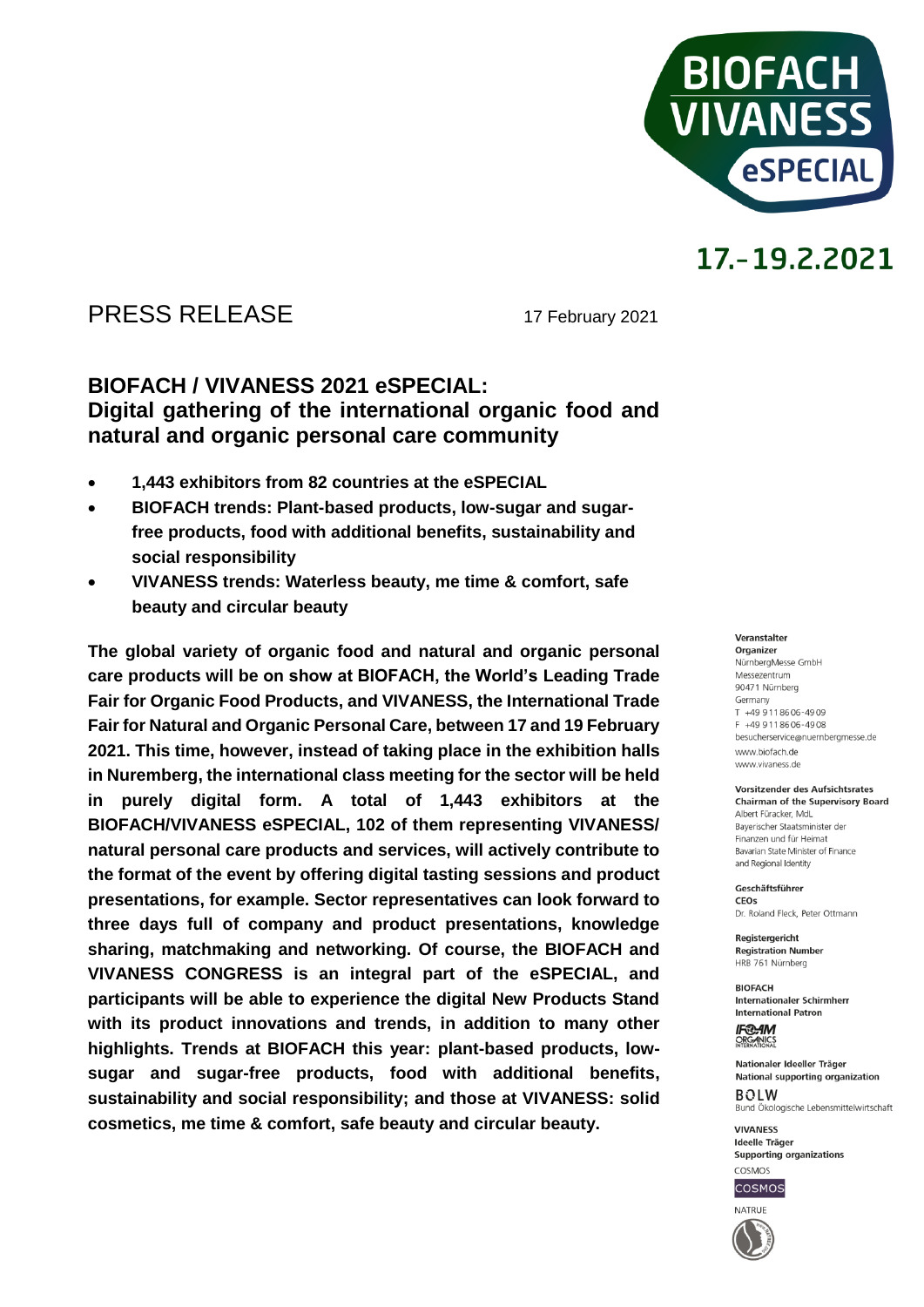

"In recent months we've been working hard on the BIOFACH/VIVANESS 2021 eSPECIAL, and are looking forward to these three days when all the participants will get to know our business platform and use it to interact, make new contacts, do business, and learn about the latest sector developments and trends," comments Petra Wolf, Member of the Management Board of NürnbergMesse. "The organic food and natural and organic personal care community can look forward to a fascinating, top-quality digital event."

#### **More than 1,400 exhibitors on board**

Among the total of 1,443 exhibitors, BIOFACH accounts for 1,341 and VIVANESS the remaining 102. The international make-up of the event is strong once again, at more than 75 %, with exhibitors this year representing 82 countries from every continent. The top countries by exhibitor numbers, after Germany (365), are Italy (176), France (70), the Netherlands (52), Spain (52), Belgium (48) and Austria (39).

The product areas of "milk substitutes" and "meat substitutes", in particular, are strongly represented among the exhibitors at BIOFACH. Many exhibitors from the field of "frozen products", especially fish and seafood, and also ice cream, have also registered. There is also a noticeable tendency for the sector to pay more and more attention to particular product characteristics such as "fair", "regionally sourced", "vegan" and "gluten and lactose-free". One growth segment at VIVANESS is "decorative cosmetics". Many exhibitors in the areas of "hair care", "special cosmetics/care", with particular reference to "shaving aids and beard care", "chemist articles" and "contract manufacturing, packaging", and the "oral and dental care" product group are also represented.

The 1,443 exhibitors also include the 15 exclusive partners to the BIOFACH/VIVANESS eSPECIAL: Biokreis e.V.; Bioland e.V.; Bio Austria, Consorzio il Biologico Soc.Coop.; Cultivator Natural Products Pvt. Ltd.; Demeter e.V.; dennree GmbH; GIZ (German Society for International Cooperation), Import Promotion Desk (IPD) and partners on behalf of the BMZ (German Federal Ministry for Economic Cooperation and Development); GLS Bank; Lebensbaum; Litfood – Lithuanian National Pavilion; Naturland Zeichen GmbH; Officina naturae S.R.L.; Ukrainian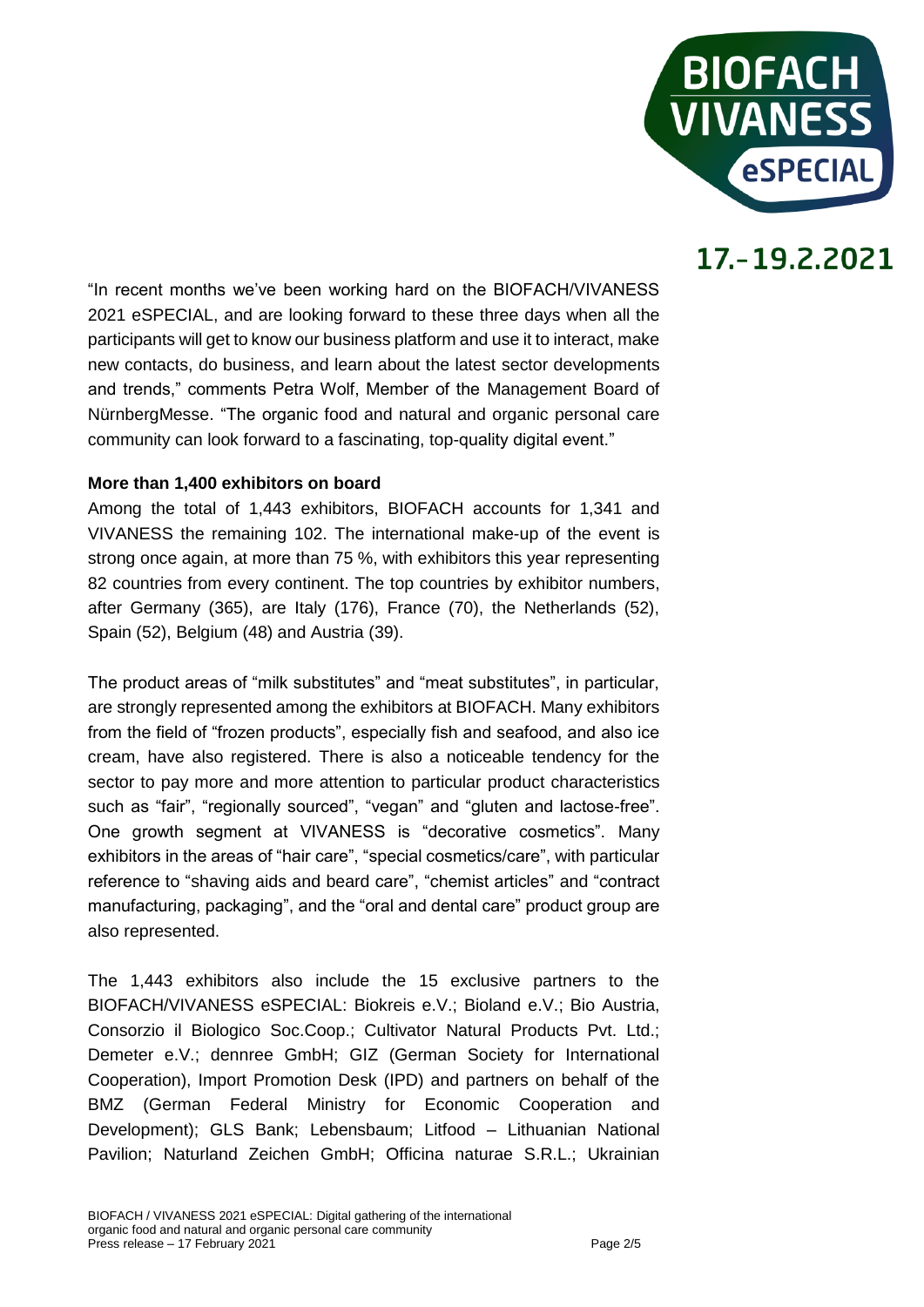

National Pavilion; Organic Ukraine Business Hub and Vietnam Organic Agriculture Association.

### **Inspiration and stimuli: New developments and trends, start-ups and awards**

The digital version of the trade fair pairing of BIOFACH and VIVANESS will still include a New Products Stand. In total, almost 500 new products have been submitted by the various exhibitors, including about 350 new product developments in the organic foodstuffs field and 140 for natural and organic cosmetics. And once again, the items considered most exciting and most innovative by the participants will win the coveted Best New Product Award. In addition to the Best New Product Award, the "BioThesis" Organic Food Industry Research Award will also be presented. This is given to theses with an environmental and sustainable focus.

Based on the registered new products, the trend jury has once again developed a list of the current industry trends for the BIOFACH/VIVANESS 2021 eSPECIAL. The trends at BIOFACH this year are plant-based products, low-sugar and sugar-free products, **food with additional benefits**, and sustainability and social responsibility, while those for VIVANESS are waterless beauty/solid cosmetics, me time & comfort, safe beauty/healthbooster, and circular beauty/economy.

There will also be a Start-up-Area this year. The Startups@BIOFACH/VIVANESS will introduce themselves and their products in a number of brief sessions/10-minute pitches in the exhibitors' forum.

### **Networking made easy**

The objective of the BIOFACH/VIVANESS eSPECIAL is to make it as easy as possible to establish and nurture business contacts using a range of communication tools such as chats and video calls, which enable all participants to get in touch with each other or arrange appointments, quickly and without complications. A special highlight of the business platform is the integrated Matchmaking Tool, which uses a search and offer process to show participants the best matches, i.e. their ideal contacts.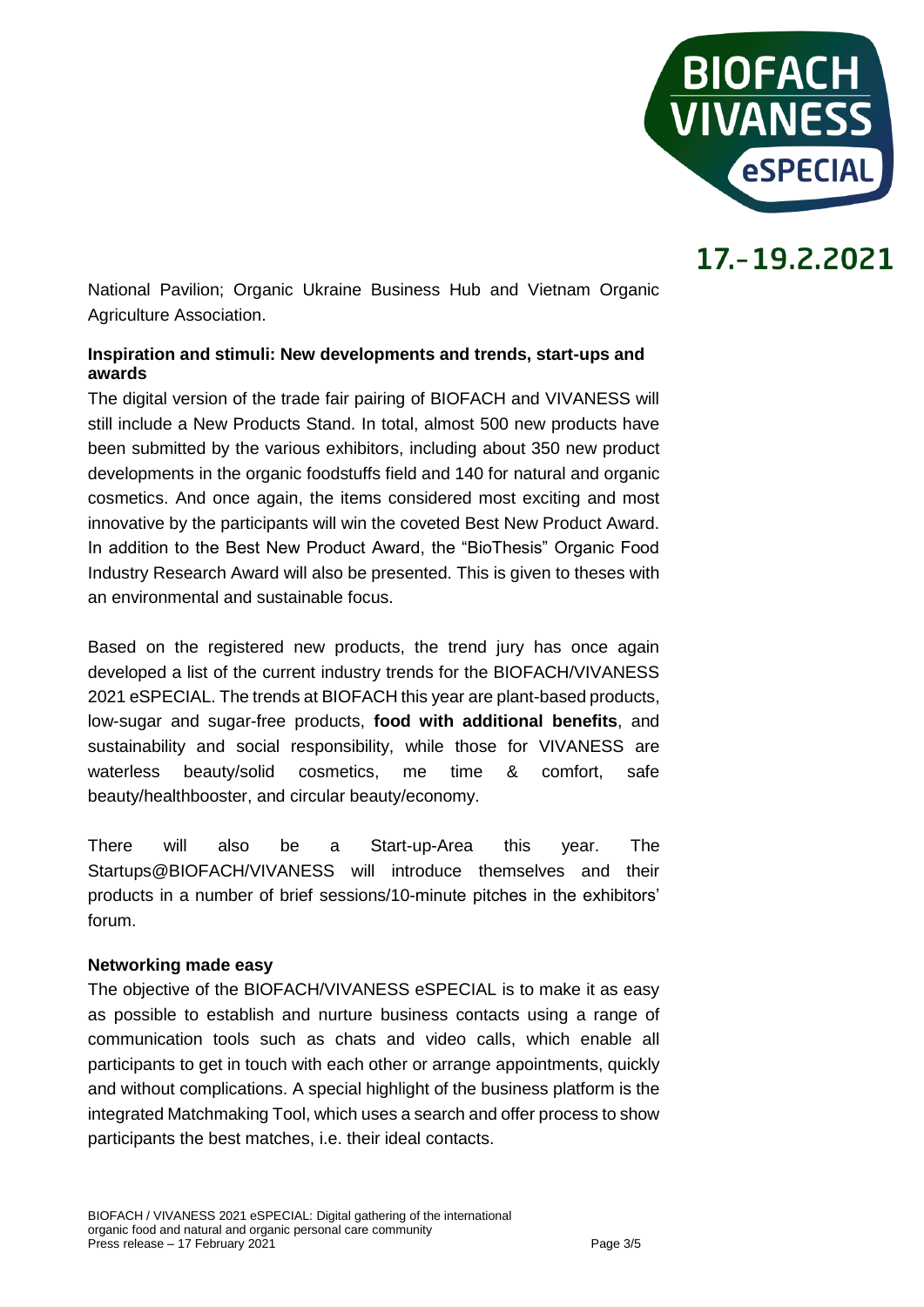

### **Comprehensive and fascinating programme at the BIOFACH and VIVANESS Congress**

All in all, the congress programme comprises 70 individual sessions spread across six forums (the BIOFACH Forum, specialist retail, sustainability, politics, science, and VIVANESS Congress) covering all aspects of trends, numbers, data and facts on the global market for organic food products and natural and organic cosmetics. Of course, there will also be presentations on top themes such as "packaged/unpackaged" and special sessions on all aspects of the main congress theme, "Shaping Transformation. Stronger. Together". Among the other highlights will be the trend tours on the highlighted BIOFACH and VIVANESS trends. Interested parties can find the entire programme here:

**www.biofach.de/en/biofach-congress/programme** or **www.vivaness.de/en/biofach-congress/programme**

The congress will be live-streamed, and will subsequently be available on demand for another six months or so, which means participants will not have to choose between two presentations or a customer appointment.

### **STADTLANDBIO Congress**

In parallel with the BIOFACH/VIVANESS eSPECIAL, the STADTLANDBIO Congress 2021 will also be held in purely digital form on 18 February. Its focus is the EU's "Farm-to-Fork" strategy, which represents a sustainable agricultural system for the EU to create greener and healthier foodstuffs. The aim is to increase the share represented by environmentally friendly agriculture in the EU to 25 % by 2030. Participants in the congress will discuss the opportunities and benefits the strategy offers at a city, community and district level, and also how better collaboration can be achieved at an EU and municipal level.

The congress is aimed at decision-makers and professionals in authorities, organizations and businesses. Interested parties can find the entire programme here: **www.stadtlandbio.de/programm.**